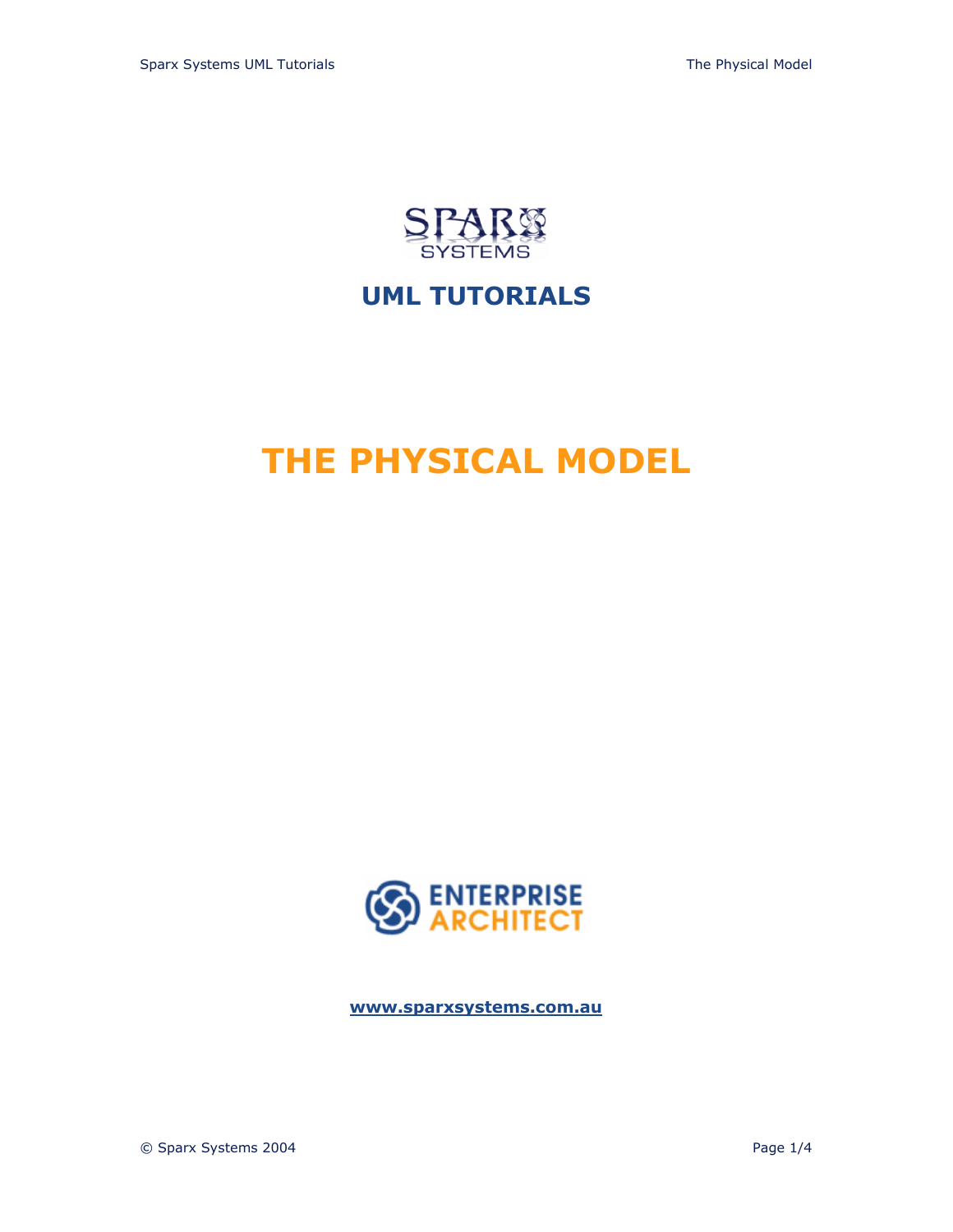## **Physical Model**

The Physical/Deployment Model provides a detailed model of the way components will be deployed across the system infrastructure. It details network capabilities, server specifications, hardware requirements and other information related to deploying the proposed system.

### **Deployment View**

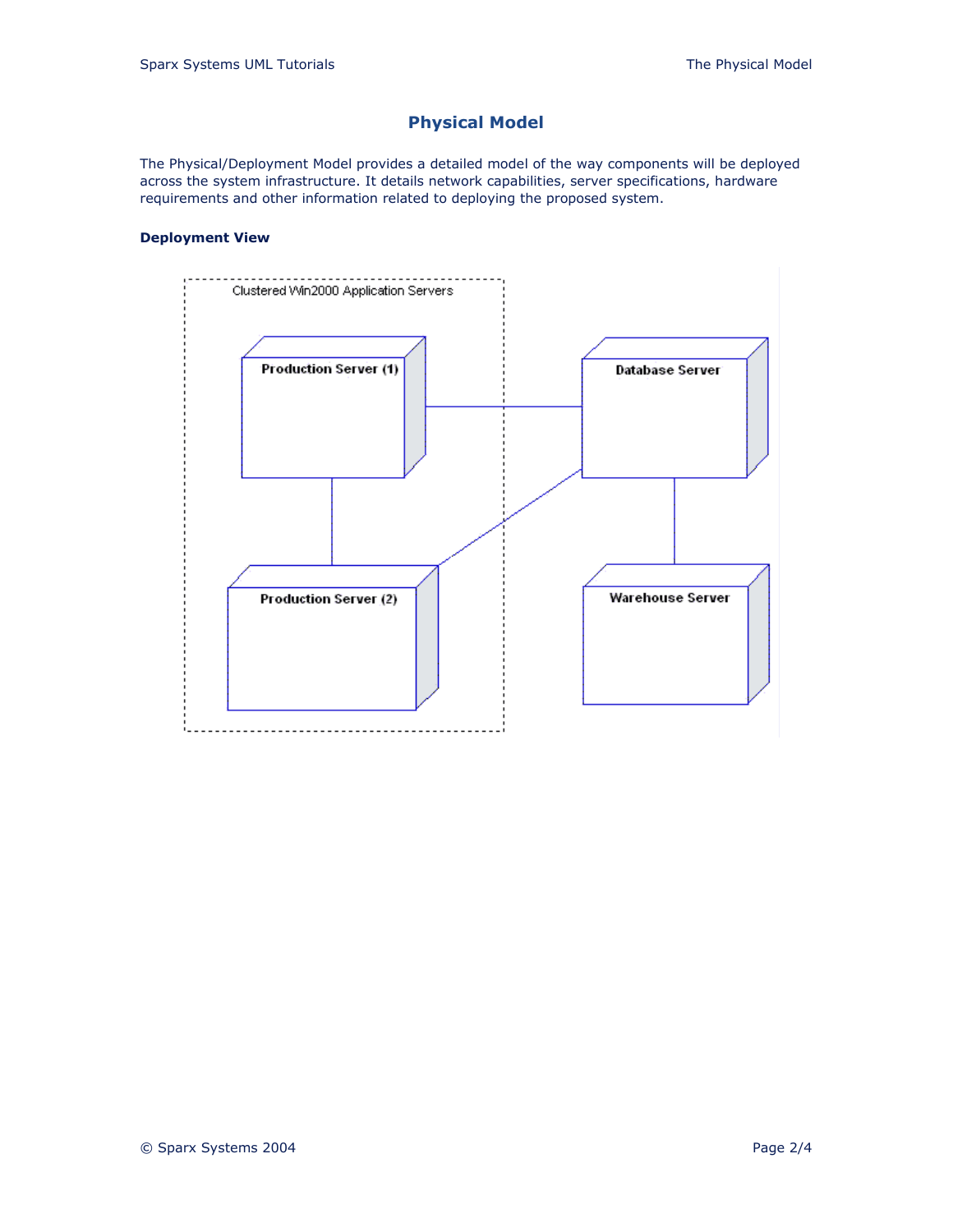#### **PM01: Physical Model**

The physical model shows where and how system components will be deployed. It is a specific map of the physical layout of the system. A deployment diagram illustrates the physical deployment of the system into a production (or test) environment. It shows where components will be located, on what servers, machines or hardware. It may illustrate network links, LAN bandwidth & etc.



A node is used to depict any server, workstation or other host hardware used to deploy components into the production environment. You may also specify the links between nodes and assign stereotypes (such as TCP/IP) and requirements to them. Nodes may also have performance characteristics, minimum hardware standards, operating system levels & etc. documented. The screen below illustrates the common properties you can set for a node.